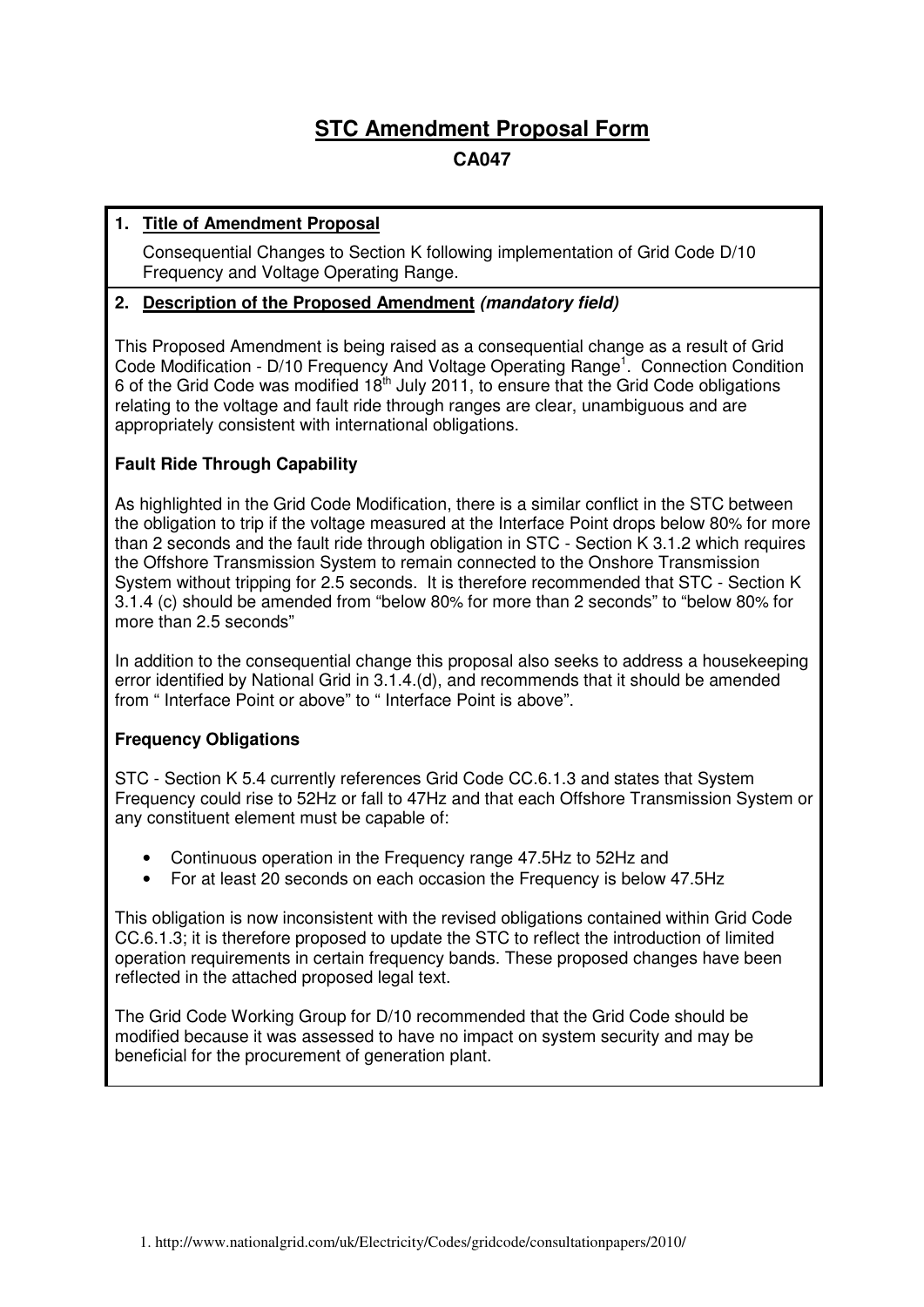#### **3. Description of Issue or Defect that Proposed Amendment seeks to Address (mandatory field)**

Following the implementation of Grid Code Modification - D/10 Frequency and Voltage Operating Range, it is proposed to amend the STC to reflect the introduction of limited operation requirements in certain frequency bands and to modify the under-voltage tripping times in Section K paragraph 3.1.4 (c) which apply to Offshore Transmission systems connected to Onshore System in Scotland to align with the Grid Code Changes.

# **4. Impact on the STC**

Section K paragraphs 3.1.4 & 5.4.

**5. Impact on other frameworks e.g. CUSC, BSC** 

None

**6. Impact on Core Industry Documentation** 

None

### **7. Impact on Computer Systems and Processes used by STC Parties**

None

# **8. Details of any Related Modifications to Other Industry Codes (where known)**

Grid Code D/10 Frequency and Voltage Operating Range changes implemented 18<sup>th</sup> July 2011.

- **9. Justification for Proposed Amendment with Reference to Applicable STC Objectives (mandatory field)**
- (b) development, maintenance and operation of an efficient, economical coordinated system of electricity transmission;
- (c) facilitating effective competition in the generation and supply of electricity, and (so far as consistent therewith) facilitating such competition in the distribution of electricity;
- (e) promotion of good industry practice and efficiency in the implementation and administration of the arrangements described in the STC;

The amendment of the frequency ranges to better meet the standard capabilities of globally available generation plant, whilst avoiding any detrimental affect on to the security of the transmission system, avoids over investment in future generation equipment and avoids introducing a barrier to market entry and therefore better facilitates STC objectives (b) and (c).

By amending the STC as described above this will address the consequential change that has arisen as a result of a Grid Code Modification and therefore better facilities STC objective (e).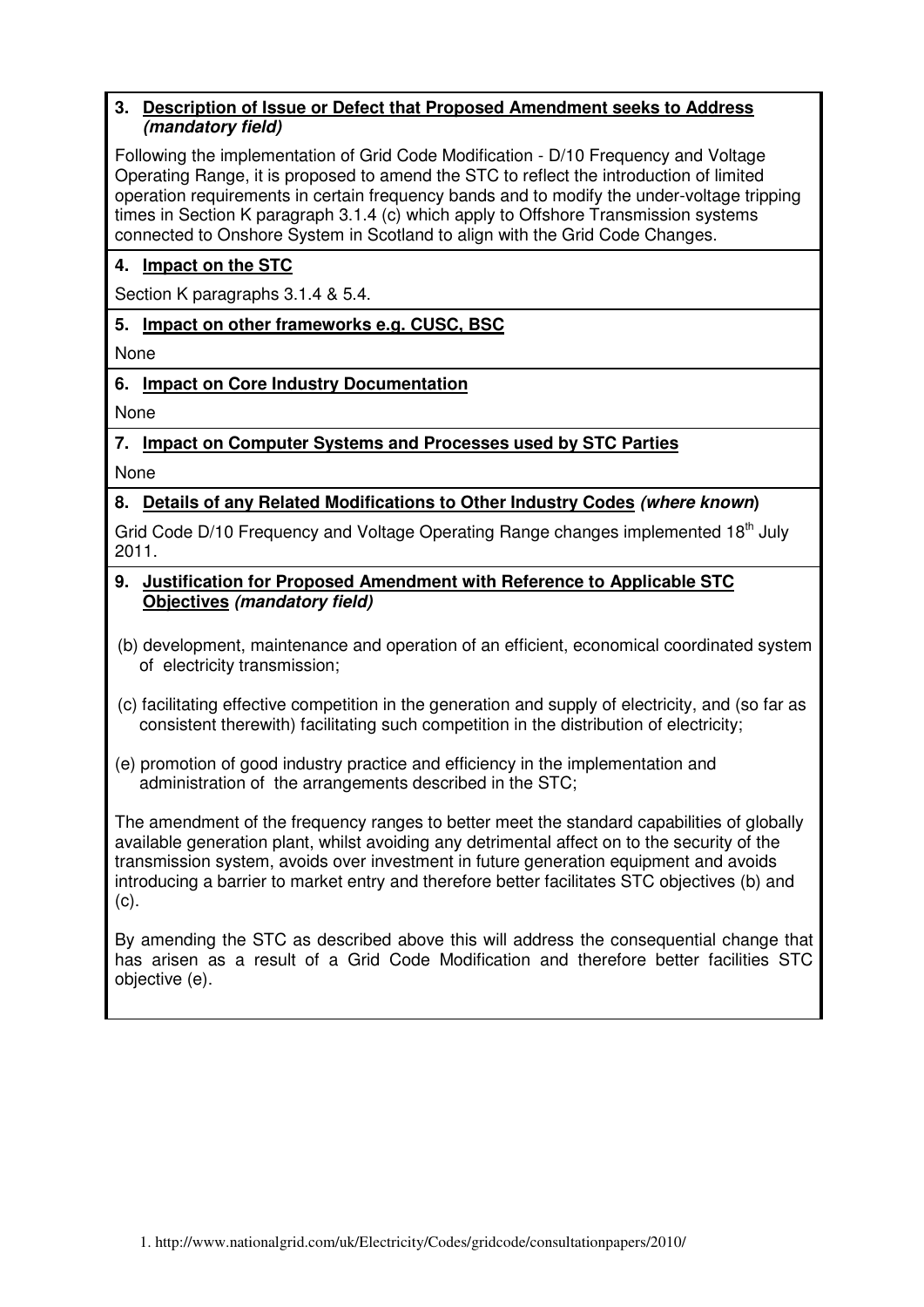| <b>Details of Proposer</b><br>Organisation's Name                                                                | National Grid Electricity Transmission plc                                                                        |
|------------------------------------------------------------------------------------------------------------------|-------------------------------------------------------------------------------------------------------------------|
| Capacity in which the<br>Amendment is being proposed                                                             |                                                                                                                   |
| (i.e. STC Party or other Party as<br>designated by the Authority pursuant to<br>STC section B7.2.2.1 (b))        | STC Party/Code Administrator                                                                                      |
| <b>Details of Proposer's Representative</b><br>Name<br>Organisation<br>Telephone Number<br>Email Address         | Louise McGoldrick<br>National Grid Electricity Transmission plc<br>01926 655422<br>Louise.McGoldrick@uk.ngrid.com |
| <b>Details of Representative's Alternate</b><br>Name<br>Organisation<br>Telephone Number<br><b>Email Address</b> | <b>Audrey Ramsay</b><br>National Grid Electricity Transmission plc<br>01189 363633<br>Audrey.Ramsay@uk.ngrid.com  |
| <b>Attachments (Yes/No): Yes</b>                                                                                 |                                                                                                                   |
| Appendix 1 – Legal Text to support this proposal                                                                 |                                                                                                                   |

#### **Notes:**

- 1. Those wishing to propose an Amendment to the STC should do so by filling in this "Amendment Proposal Form" that is based on the provisions contained in Section 7.2 of the STC.
- 2. The Committee Secretary will check that the form has been completed, in accordance with the requirements of the STC, prior to submitting it to the Committee. If the Committee Secretary accepts the Amendment Proposal form as complete, then she/he will write back to the Proposer informing them of the reference number for the Amendment Proposal and the date on which the Committee will consider the Proposal. If, in the opinion of the Committee Secretary, the form fails to provide the information required in the STC, then he/she may reject the Proposal. The Committee Secretary will inform the Proposer of the rejection and report the matter to the Committee at their next meeting. The Committee can reverse the Committee Secretary's decision and if this happens the Committee Secretary will inform the Proposer.

The completed form should be returned to:

Lucy Hudson STC Committee Secretary Regulatory Frameworks National Grid National Grid House Warwick Technology Park Gallows Hill

1. http://www.nationalgrid.com/uk/Electricity/Codes/gridcode/consultationpapers/2010/

**10.**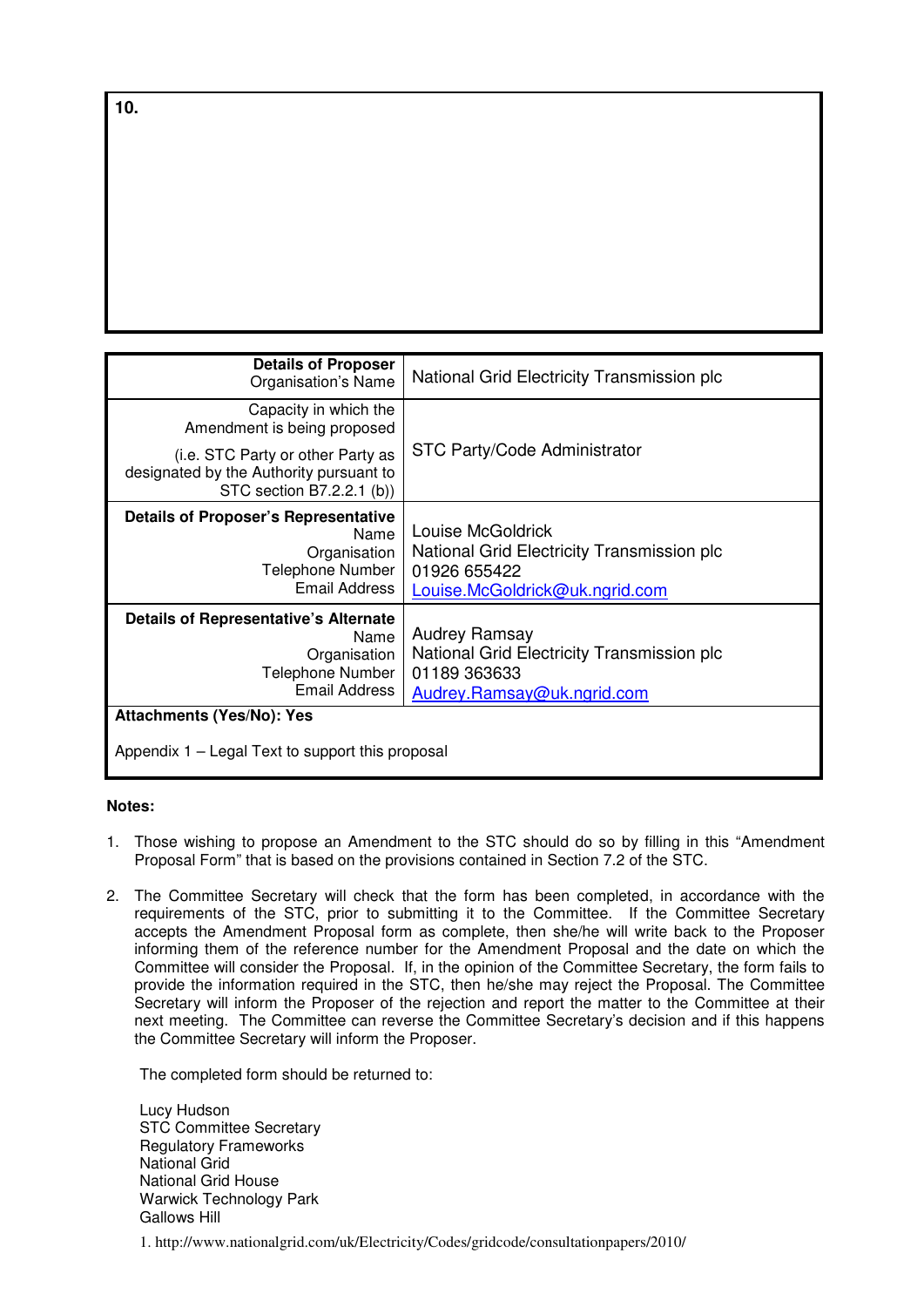# Warwick, CV34 6DA

Or via e-mail to: lucy.hudson@uk.ngrid.com